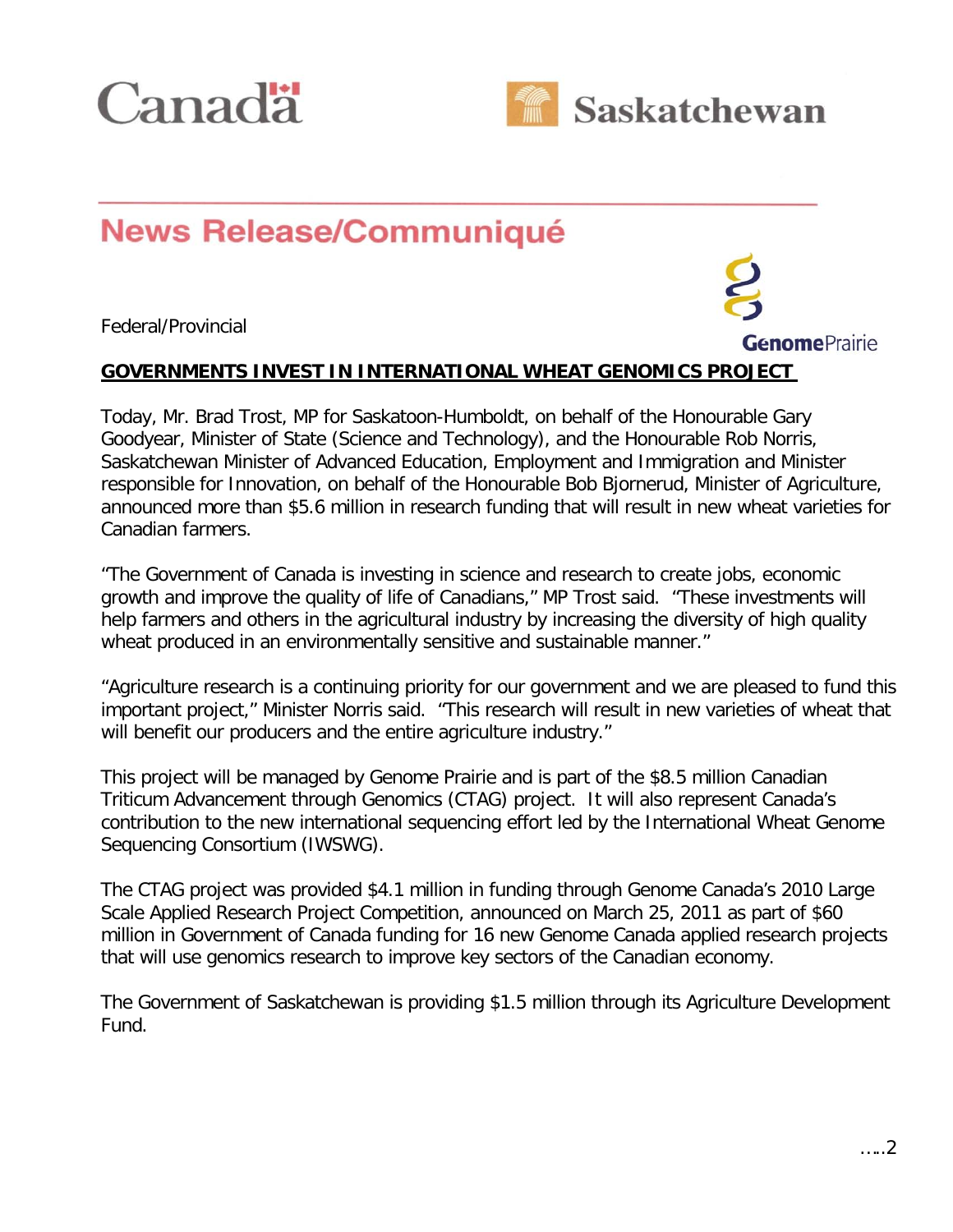Research in Saskatchewan will be lead by Drs. Curtis Pozniak and Pierre Hucl, the Ministry of Agriculture's Strategic Research Chairs, working out of the Crop Development Centre at the University of Saskatchewan.

"This research is timely and necessary, and supports other international efforts in providing Canadian wheat breeders with tools and resources to accelerate wheat improvement to meet the global challenge of increased food production," Genome Prairie President and CEO Wilf Keller said.

Other funding partners for this project include the Western Grains Research Foundation, Viterra, Genome Alberta, the Alberta Crop Industry Development Fund, France's National Institute for Agricultural Research and India's National Agri-Food Biotechnology Institute.

"This investment in research will undoubtedly strengthen and advance cereal breeding programs across Western Canada," Western Grains Research Foundation Chairman Dr. Keith Degenhardt said. "With the potential to accelerate the crop breeding cycle and speed the release of improved varieties to the market, this project is a worthwhile and powerful investment that will provide a great return for crop producers."

"Research is vital to the growth of our industry," Western Canadian Wheat Growers Saskatchewan Vice-President Geoffrey Hewson said. "This project will lead to new and improved wheat varieties that will benefit producers for years to come."

-30-

For more information, contact:

Donna Rehirchuk **Agriculture** Regina Phone: 306-787-5389 Email: donna.rehirchuk@hotmail.com

Carol Reynolds Genome Prairie Saskatoon Phone: 306-241-9033 Email: creynolds@genomeprairie.ca